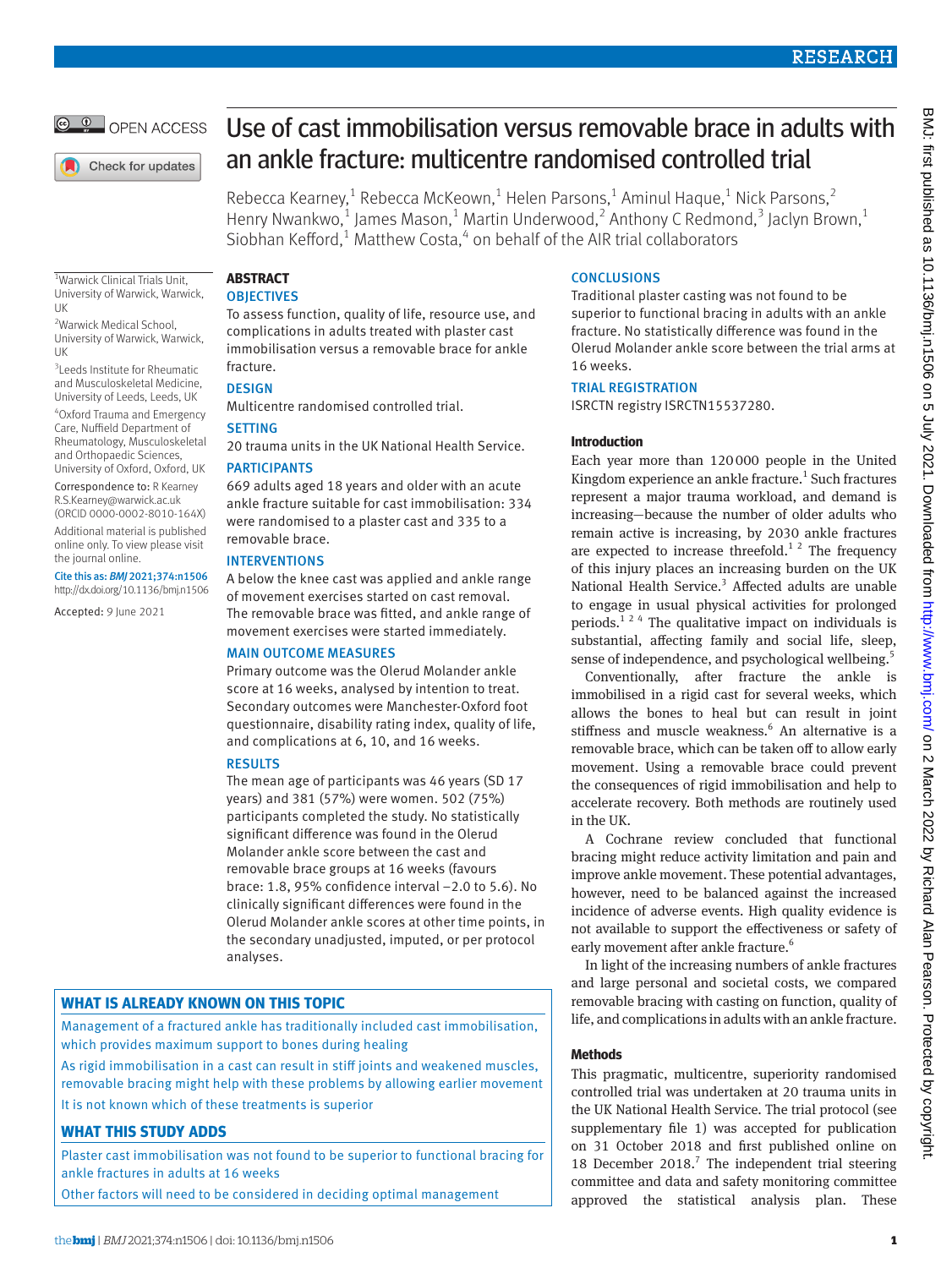independent committees were convened to oversee the study throughout the trial's duration.

#### **Participants**

Trauma research teams at UK NHS trust sites screened adults aged 18 years and older with a closed ankle fracture. In this pragmatic study design, if the treating clinician would usually treat the fracture in a cast for a minimum of three weeks, whether treated nonoperatively or operatively, then the patient was considered eligible. Therefore, patients did not meet the initial criteria for entry to the study if the clinician decided that no immobilisation (cast or brace) was required.

On further screening, people were excluded if they had a fracture secondary to known metastatic disease, complex intra-articular fracture (eg, Pilon fracture), wound complications contraindicating a removable bracing, pre-existing neuropathic joint disease, previous ankle fracture already randomised in the present trial, were unable to adhere to trial follow-up procedures, or required close contact casting.<sup>8</sup>

Indications for first line definitive management (operative or non-operative) were according to usual practice for each individual clinician, as were any adjunctive treatments (eg, antibiotic use). The trial population included patients managed both operatively and non-operatively.

Operatively managed participants had initially received standard local clinical care in the UK, typically consisting of a temporary partial backslab, and wound check about two weeks after surgery. At this point in the care pathway, randomisation processes were completed and a member of the clinical team applied the intervention.

Non-operatively managed participants completed the randomisation processes immediately at presentation to the trauma service, when a member of the clinical team then applied the cast or removable brace. As it is usual clinical practice in the UK to delay decisions about first line non-operative management (ie, to check if the fracture is stable) for some patients, our eligibility criteria allowed up to three weeks before a definitive decision was required.

#### Randomisation and blinding

Baseline data were collected before randomisation. Participants were randomised on a 1:1 basis to the two study intervention arms sequentially as they presented. A secure web based system maintained by an independent randomisation team allocated participants using a minimisation algorithm with a random element and stratification by centre, operative or non-operative management, and age (≤49 *v* ≥50 years). $1<sup>9</sup>$ 

Blinding of participants and clinicians was not possible. All follow-up data were participant reported through postal questionnaires; no clinicians or researchers assessed outcome measures.

#### Interventions

The interventions were worn for a minimum of three weeks in both groups.

Standard below knee cast immobilisation was applied according to local procedures. Participants in the cast group started active unloaded ankle range of movement exercises once the cast was removed.

Removable braces were of a fixed angle design, to replicate what is routinely used in UK practice, and were applied in accordance with local procedures. The specific brand of removable brace was not standardised across sites, and each site used its own brand. The treating clinician in the trauma service setting encouraged participants in verbal and written formats to take off the removable brace to complete active unloaded ankle range of movement exercises as often as pain allowed, with a recommendation for each movement to be performed 10 times, three times a day (see supplementary file 2).

In this pragmatic trial, any other rehabilitation input beyond rigid immobilisation in a cast compared with early active movement in a removable brace was at the discretion of the treating member of the clinical team, in accordance with current UK practice. This included choice of weightbearing for the participant, duration of immobilisation period (beyond the minimum of three weeks), and decision to onward refer participants to physiotherapy services. These details were collected for each participant as part of the trial dataset.

#### Outcome measures

The primary outcome was the Olerud Molander ankle score at 16 weeks; a self-administered questionnaire that consists of nine different items (pain, stiffness, swelling, stair climbing, running, jumping, squatting, supports, and work or activities of daily living).<sup>10</sup> Scores range from 0 for totally impaired to 100 for completely unimpaired.

We chose the primary outcome time point of 16 weeks after consultation with academics, clinicians, and public and patient representatives. This time point was based on previous trials of ankle fracture, which found that the steepest recovery occurs in the first four months of injury.<sup>8</sup> Additional longer term secondary data are being collected at 6, 12, 18, and 24 months as part of a preplanned longer term follow up, to be reported separately to capture any later stage complications.

Secondary outcomes were complications (deep vein thrombosis, pulmonary embolism, pain, swelling, numbness around the foot, wound infection, and fracture healing), resource use, and self-administered health related quality of life measures (EQ-5D-5L) and leg specific functional scores (Manchester-Oxford foot questionnaire and disability rating index). $11-13$  All data were collected at 6, 10, and 16 weeks, except for the Manchester-Oxford foot questionnaire, which was collected at 16 weeks only. All follow-up data were collected through postal questionnaires returned to the central trial team.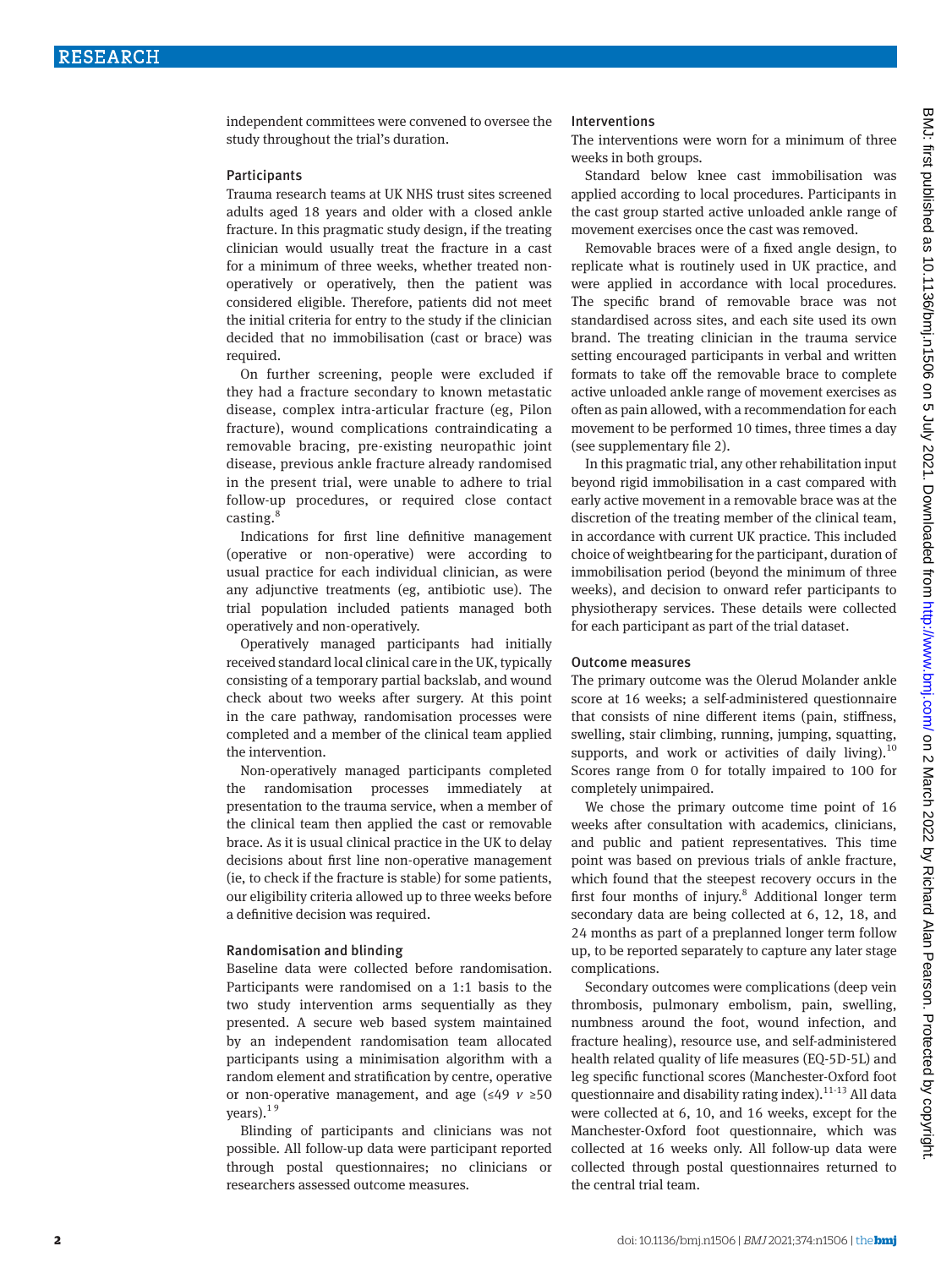#### Statistical analysis

The target between group difference for the primary Olerud Molander ankle score outcome was 10 points, consistent with other studies of ankle fracture management—this is the accepted minimally clinically important difference. $8^{14}$  The standard deviation of the Olerud Molander ankle score from previous feasibility work was 28 points, so we used a conservative estimate of 30 points for the sample size calculation.<sup>15</sup> With significance set at the 5% level and at 90% power, we determined that we needed data on 382 participants. Allowing for 20% loss to follow up, 478 participants were required. As recruitment exceeded planned expectations, to improve precision of our effect size estimate we obtained relevant approvals to continue recruiting to the predefined end recruitment date. The study was not powered to detect differences in the secondary outcome measures.

The primary analysis was the Olerud Molander ankle score at 16 weeks. The planned main analysis, which was on an intention-to-treat basis, used adjusted mixed effects linear regression analysis to assess evidence for differences in the Olerud Molander ankle score between the intervention arms. We included study recruitment centre as a random effect and adjusted the analysis for the stratification variables (age and operative or nonoperative management) as fixed effects. Participants who maintained their allocated intervention for at least three weeks were considered to have followed the protocol. A sensitivity analysis to investigate the effect of missingness and adherence was conducted using multiple imputation.<sup>16</sup> All analyses were implemented in  $R^{17}$ 

Two prespecified subgroup analyses were undertaken to determine whether the intervention effect differed between participants who received operative or non-operative treatment before the study intervention and between those who were younger than 50 years or 50 years and older at randomisation; those older than 50 years being more likely to have experienced a fragility fracture related to osteoporosis. The original cut-off for 60 years was amended to 50 years following advice from the independent oversight committees but before publication of the final protocol<sup>7</sup> and approval of the statistical analysis plan. The subgroup analyses followed the methods described for the primary analysis, with additional interaction terms incorporated into the mixed effects model.

#### Patient and public involvement

Public and patient representatives co-produced this study. After a single site feasibility trial funded by the National Institute for Health Research  $(ISRCTN17809322),<sup>15</sup>$  two public and patient representatives (RG and KK) continued their roles through the planning, development, and delivery of the current main randomised controlled trial.

# **Results**

Between 9 October 2017 and 30 September 2019, 20 NHS trusts screened 3144 adults with an ankle fracture, of whom 1152 were not eligible. Of the remaining 1992 (35%) participants, 669 were randomised: 334 to a cast and 335 to a removable brace. Six hundred and twenty seven of the remaining 1323 patients (31%) did not want to take part in the trial (428 had preference for a specific treatment, 79 did not want to be part of a research study, and 90 had other reasons) and for the other 696 (35%) patients the treating clinician did not offer the option to take part (579 had preference for a specific treatment and 117 had other reasons).

Twenty seven participants withdrew before the primary outcome point of 16 weeks. Five hundred and two participants completed the primary outcome Olerud Molander ankle score score (75%) and were included in the final analysis (fig 1).

The mean age of participants was 46.3 years (SD 17 years) and more than half the participants were women (57%). All participants had a clear ankle fracture on a radiograph, with 624 (93%) showing lateral malleolar involvement, 194 (29%) medial malleolar involvement, and 120 (18%) posterior malleolar involvement. Ankle fracture in 428 (64%) participants was due to a low energy fall. Surgery was performed in 54% of the randomised participants. The groups were well balanced across all baseline characteristics (table 1).

Twenty three participants in the cast group (n=334) did not adhere to the treatment allocation and crossed over to the removable brace group (20 owing to participant preference). Seven participants in the removable brace group (n=335) did not adhere to the treatment allocation and crossed over to the cast group (four owing to participant preference; see supplementary file 3, table 4).

Other rehabilitation input beyond rigid immobilisation in a cast versus early active movement in a removable brace was at the discretion of the treating member of the clinical team. This input was balanced across the groups. The number of onward referrals to physiotherapy was similar between the groups: 182 in the cast group and 166 in the removable brace group (see supplementary file 3).

No statistically significant difference was found in the Olerud Molander ankle score at 16 weeks, using the primary adjusted intention-to-treat analysis (mean difference 1.8, 95% confidence interval −2.0 to 5.6, favours brace). Nor was a clinically relevant difference found at the six week and 10 week time points (table 2). No clinically relevant differences were found in the disability rating index, Manchester-Oxford foot questionnaire, or EQ-5D-5L secondary outcomes at any time point (table 3).

The results of secondary unadjusted and per protocol analyses were not materially different from those of the primary analysis. The study was not, however, powered to detect a difference in secondary outcome data. No evidence was found in predefined subgroup analyses that effects differed according to age or whether or not the participant had surgical treatment (see supplementary file 3, table 6).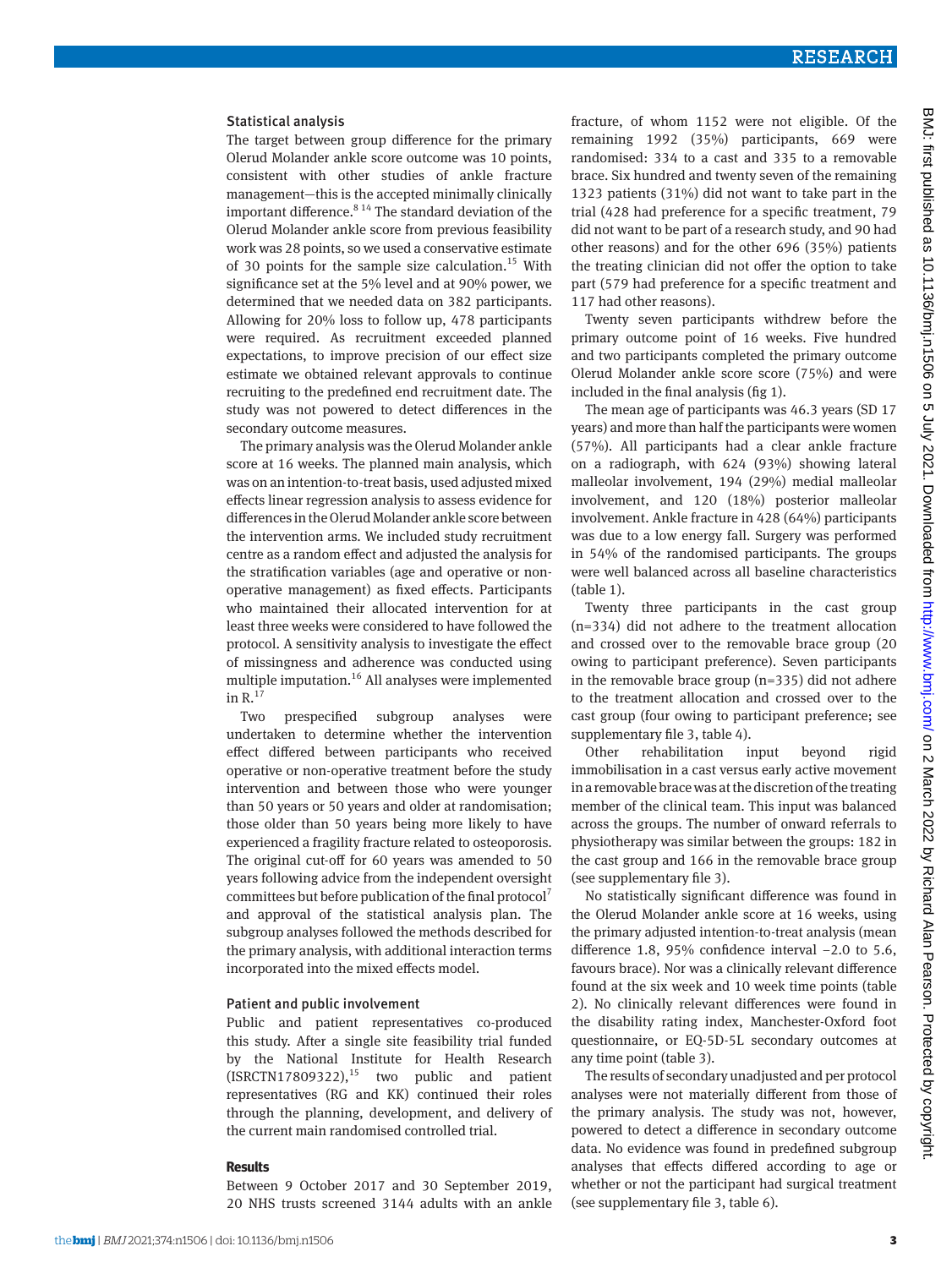

#### Fig 1 | Trial profile

As loss to follow-up was higher than the expected 20% at the primary analysis point, multiple imputation using chain equations was used to investigate the robustness of the results. Missingness of the primary outcome was not evenly distributed between the groups, with more data missing in the cast group (completeness: cast group 73%; removable brace 78%).

Twenty five imputed datasets were created for each model and the coefficients were pooled using Rubin's rules used to combine estimates. Missing data on the Olerud Molander ankle score were imputed using a predictive mean matching method. Variables were chosen from the baseline and randomisation set on the basis of association with missingness at 16 week follow-up. Predictor variables chosen were fractures on medial and posterior malleolus, concurrent injuries on the same leg, body weight, smoking status, age group, sex, and fracture management.

Sensitivity analyses on the imputed dataset gave similar results to those of the primary analysis, suggesting that missingness did not impact on the interpretation of the primary analysis (see supplementary file 3, table 3).

Complications were similar across the two groups. Important complications in the cast group were deep vein thrombosis (n=3), pulmonary embolism  $(n=1)$ , chronic regional pain syndromes  $(n=2)$ , and further surgery (n=4)—revision surgery for failed primary fixation (n=1), elective removal of metal work (n=2), and removal of metal work secondary to infection (n=1). Important complications in the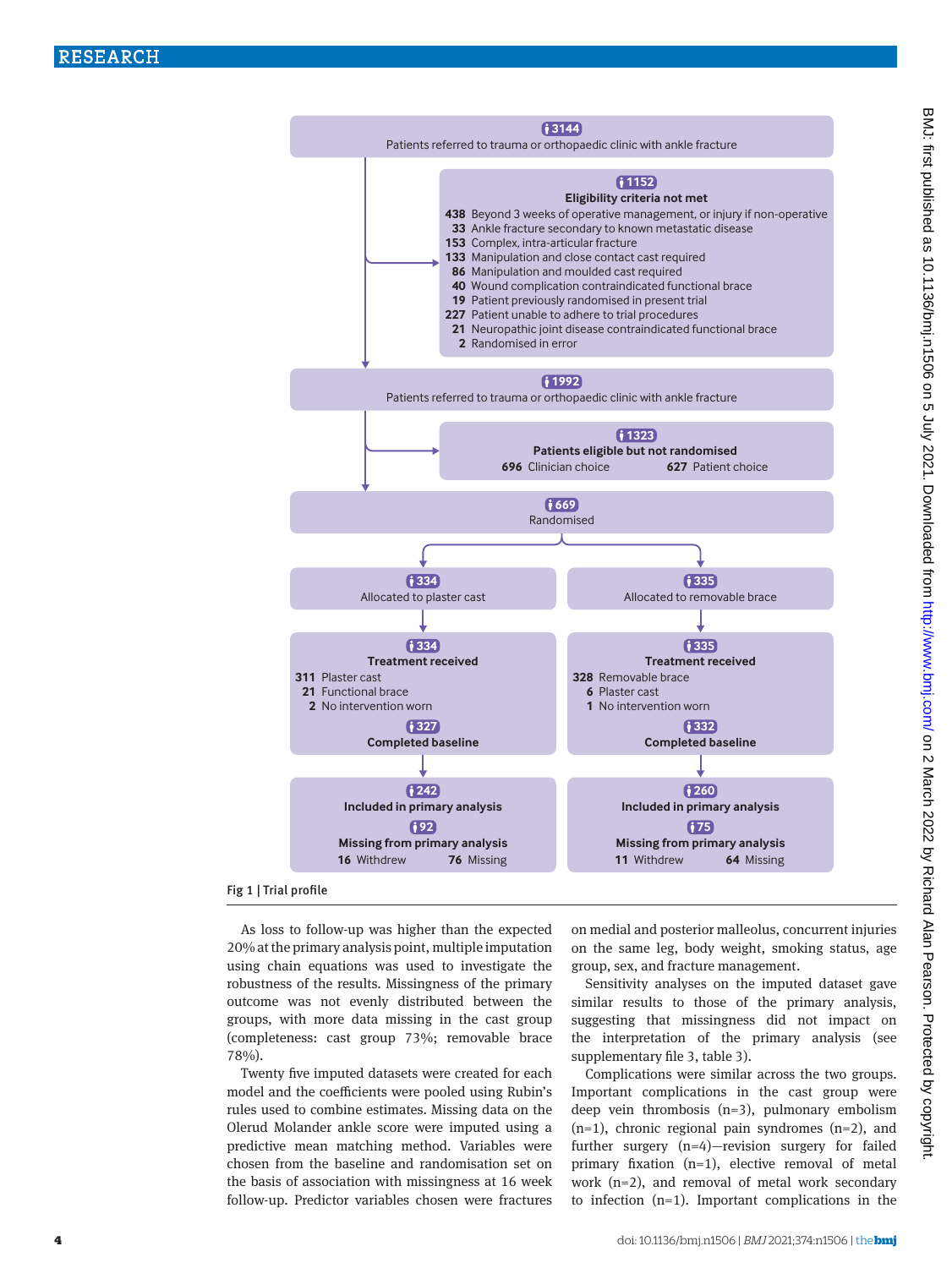| to-treat population*                        |                |                         |                 |
|---------------------------------------------|----------------|-------------------------|-----------------|
| Characteristics                             | Cast $(n=334)$ | Removable brace (n=335) | Overall (n=669) |
| Sex:                                        |                |                         |                 |
| Women                                       | 198 (59)       | 183 (55)                | 381 (57)        |
| Men                                         | 136 (41)       | 152(45)                 | 288(43)         |
| Ethnicity:                                  |                |                         |                 |
| Asian                                       | 15(5)          | 12(4)                   | 27(4)           |
| Black, African, and Caribbean               | 15(5)          | 14(4)                   | 29(4)           |
| Mixed race                                  | 7(2)           | 8(2)                    | 15(2)           |
| Other                                       | 47(2)          | 6(2)                    | 13(2)           |
| White                                       | 289 (87)       | 289 (88)                | 581 (87)        |
| Mean (SD) pre-injury OMAS score             | 93.4 (16)      | 93.4(16)                | 93.4(16)        |
| Mean (SD) baseline (post-injury) OMAS score | 20.8(17)       | 21.2(18)                | 21.0(17)        |
| Mean (SD) age (years)                       | 46.7(17)       | 45.9(16)                | 46.3(17)        |
| Age category (years):                       |                |                         |                 |
| $\leq 49$                                   | 185 (55)       | 186 (56)                | 371 (55)        |
| $\geq 50$                                   | 149 (45)       | 149(44)                 | 298(45)         |
| Mean (SD) body mass index                   | 28.2(6)        | 28.6(6)                 | 28.4(6)         |
| Mechanism of injuryt:                       |                |                         |                 |
| Low energy fall                             | 216 (64)       | 212(63)                 | 428 (64)        |
| High energy fall                            | 49(15)         | 60(18)                  | 109(16)         |
| Road traffic incident                       | 14(4)          | 12(4)                   | 26(4)           |
| Crush injury                                | 1(1)           | 1(1)                    | 2(1)            |
| Sports injury                               | 26(8)          | 23(7)                   | 49(7)           |
| Other                                       | 32(10)         | 29(8)                   | 61(9)           |
| Side of injury:                             |                |                         |                 |
| Right                                       | 158 (47)       | 170(51)                 | 328 (49)        |
| Left                                        | 176 (52)       | 161 (48)                | 337 (50)        |
| Malleolus involvementt:                     |                |                         |                 |
| Lateral                                     | 310 (93)       | 314 (94)                | 624 (93)        |
| Medial                                      | 110 (33)       | 84 (25)                 | 194 (29)        |
| Posterior                                   | 60(18)         | 60(18)                  | 120 (18)        |
| Fracture management:                        |                |                         |                 |
| Operative                                   | 182 (55)       | 182 (54)                | 364 (54)        |
| Non-operative                               | 152(45)        | 153 (46)                | 305 (46)        |
| Advised weightbearing:                      |                |                         |                 |
| Full                                        | 110 (33)       | 109(33)                 | 219 (33)        |
| Partial                                     | 65(20)         | 75 (22)                 | 140(21)         |
| None                                        | 157(47)        | 146 (44)                | 303(45)         |
| Concurrent injuries:                        |                |                         |                 |
| No                                          | 307 (92)       | 317 (95)                | 624 (93)        |
| Yes                                         | 27(8)          | 18(5)                   | 45(7)           |
| Regular smoker:                             |                |                         |                 |
| No                                          | 268 (80)       | 259(77)                 | 527 (79)        |
| Yes                                         | 64 (19)        | 71(21)                  | 135 (20)        |
| Alcohol/week (units):                       |                |                         |                 |
| $0 - 7$                                     | 233 (70)       | 205(61)                 | 438 (65)        |
| $8 - 14$                                    | 50(15)         | 71(21)                  | 121 (18)        |
| $15 - 21$                                   | 31(9)          | 33(10)                  | 64 (10)         |
| >21                                         | 20(6)          | 24(7)                   | 44(7)           |
| Concurrent drugs:                           |                |                         |                 |
| Steroids                                    | 14(4)          | 10(3)                   | 24(4)           |
| Other                                       | 224(67)        | 215 (64)                | 439 (66)        |
| Diagnosis before injury:                    |                |                         |                 |
| Diabetes                                    | 16(5)          | 16(5)                   | 32(5)           |
| Leg fracture (past 12 months)               | 3(1)           | 2(1)                    | 5(1)            |
| Injury to leg (past 12 months)              | 2(1)           | 4(1)                    | 6(1)            |

Table 1 | Baseline characteristics of adults with ankle fracture allocated to plaster cast or removable brace in intention-

OMAS=Olerud Molander ankle score.

\*<3% missing in any category.

†Multiple categories possible.

removable brace group were deep vein thrombosis  $(n=3)$ , pulmonary embolism  $(n=1)$ , chronic regional pain syndrome (n=1), problems with fracture healing (n=1), and further surgery (n=8)—revision surgery for failed primary fixation  $(n=1)$ , elective removal of metal work (n=4), and removal of metal work secondary to infection (n=3; table 4).

#### **Discussion**

This randomised controlled trial found no statically significant difference in ankle function between a plaster cast and a removable fixed angle brace at 16 weeks in adults with an ankle fracture. The upper limit of the 95% confidence interval effectively excluded any possibility that one intervention was superior to the other.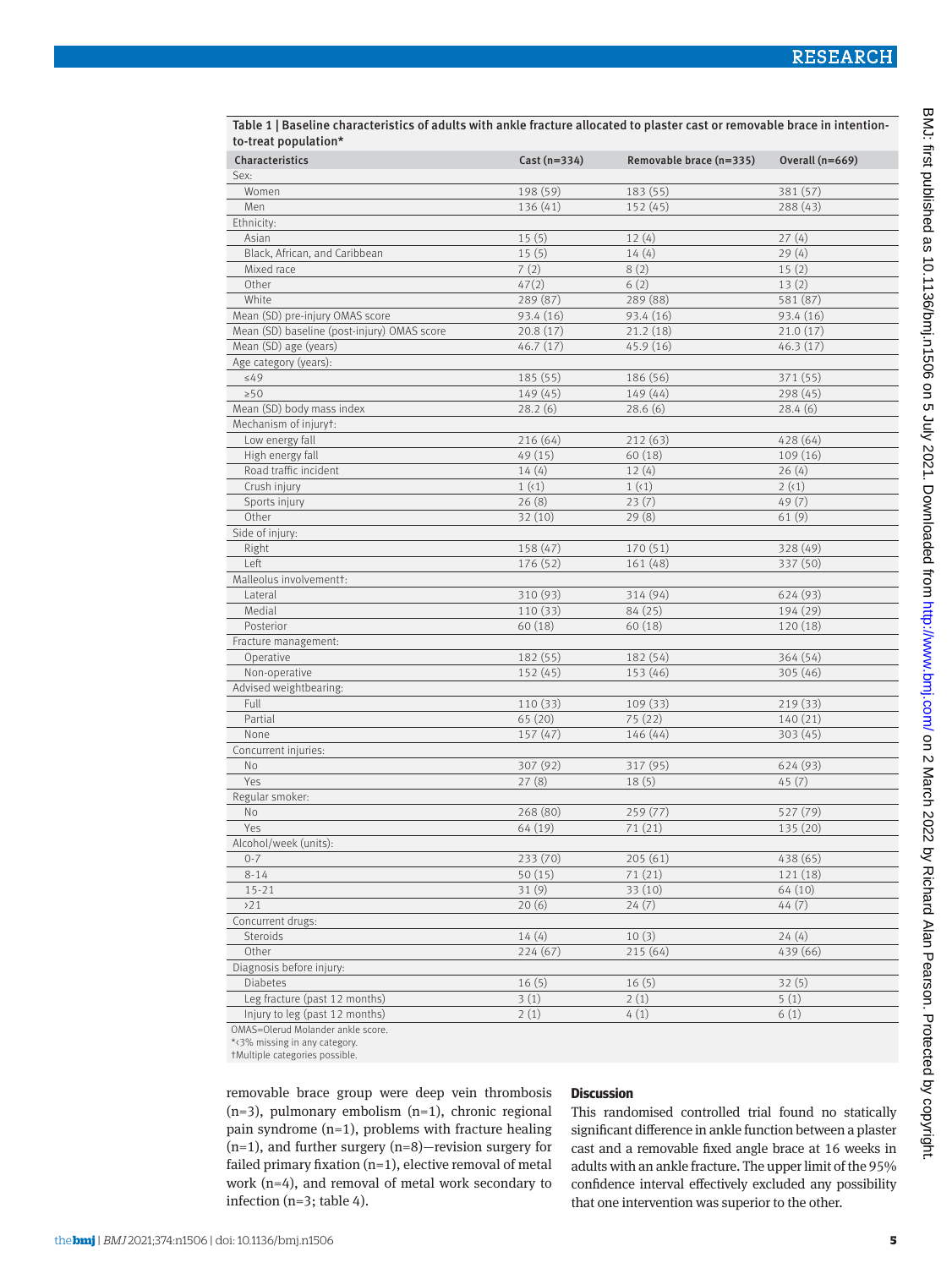Table 2 | Olerud Molander ankle score (OMAS) in adults with ankle fracture allocated to plaster cast or removable brace in intention-to-treat population\*

|                                                                                                                                                                                                                                             | $Cast (n=334)$ |                | Removable brace (n=335) |                | Between group difference (95% CI) |                            |         |
|---------------------------------------------------------------------------------------------------------------------------------------------------------------------------------------------------------------------------------------------|----------------|----------------|-------------------------|----------------|-----------------------------------|----------------------------|---------|
|                                                                                                                                                                                                                                             | <b>No</b>      | Mean (SD) OMAS | <b>No</b>               | Mean (SD) OMAS | Unadjusted                        | Adjusted <sup>†</sup>      | P value |
| 6 weeks                                                                                                                                                                                                                                     | 241            | 37.2 (22.1)    | 256                     | 39.6(20.6)     | $2.4(-1.4 \text{ to } 6.2)$       | $2.2$ (-1.4 to 5.8)        | 0.23    |
| 10 weeks                                                                                                                                                                                                                                    | 229            | 47.1(21.7)     | 239                     | 51.5(23.0)     | $4.5(0.4 \text{ to } 8.5)$        | $4.5(0.6 \text{ to } 8.3)$ | 0.02    |
| 16 weeks                                                                                                                                                                                                                                    | 242            | 62.4(23.4)     | 260                     | 64.5(22.4)     | $2.1$ (-1.9 to 6.2)               | $1.8$ (-2.0 to 5.6)        | 0.35    |
| $\mathcal{L} \cap \mathcal{L}$ . The contract of the contract of the contract of the contract of the contract of the contract of the contract of the contract of the contract of the contract of the contract of the contract of the contra |                |                |                         |                |                                   |                            |         |

Positive values in favour of removable brace

†Estimates are from linear regression model adjusted for patient sex, age group, and fracture management at baseline.

Table 3 | Secondary outcomes in adults with ankle fracture allocated to plaster cast or removable brace in intention-totreat population\*

|                                                                                                                 | $Cast(n=334)$ |              |     | Removable brace (n=335) | Between group difference (95% CI)   |                                    |         |  |
|-----------------------------------------------------------------------------------------------------------------|---------------|--------------|-----|-------------------------|-------------------------------------|------------------------------------|---------|--|
|                                                                                                                 | <b>No</b>     | Mean (SD)    | No  | Mean (SD)               | Unadjusted                          | <b>Adjustedt</b>                   | P value |  |
| DRI:                                                                                                            |               |              |     |                         |                                     |                                    |         |  |
| 6 weeks                                                                                                         | 222           | 57.7(20.6)   | 247 | 51.7(22.6)              | $-6.0$ ( $-9.9$ to $-2.1$ )         | $-5.6$ ( $-9.4$ to $-1.8$ )        | 0.004   |  |
| 10 weeks                                                                                                        | 218           | 43.8(22.5)   | 229 | 38.8 (23.4)             | $-5.0$ ( $-9.3$ to $-0.8$ )         | $-5 \cdot 0$ (-9.2 to -0.9)        | 0.01    |  |
| 16 weeks                                                                                                        | 213           | 32.8 (23.9)  | 235 | 31.4 (24.7)             | $-1 \cdot 5 (-6.0 \text{ to } 3.0)$ | $-1.0$ ( $-5.4$ to 3.4)            | 0.65    |  |
| $EQ-5D-5L$                                                                                                      |               |              |     |                         |                                     |                                    |         |  |
| 6 weeks                                                                                                         | 241           | 0.497(0.272) | 258 | 0.534(0.258)            | $0.037$ (-0.010 to 0.084)           | $0.036$ (-0.010 to 0.082)          | 0.12    |  |
| 10 weeks                                                                                                        | 228           | 0.647(0.192) | 239 | 0.66(0.18)              | $0*013 (-0.021$ to 0.047)           | $0.013 (-0.020 \text{ to } 0.047)$ | 0.43    |  |
| 16 weeks                                                                                                        | 241           | 0.702(0.198) | 259 | 0.73(0.177)             | $0*028$ (-0.005 to 0.061)           | $0.026$ (-0.006 to 0.058)          | 0.11    |  |
| MOXFQ:                                                                                                          |               |              |     |                         |                                     |                                    |         |  |
| 16 weeks                                                                                                        | 218           | 38.9(24.7)   | 233 | 36.9(23.6)              | $-2.0$ ( $-6.5$ to 2.5)             | $-1.32$ ( $-5.6$ to 3.0)           | 0.54    |  |
| the contract of the contract of the contract of the contract of the contract of the contract of the contract of |               |              |     |                         |                                     |                                    |         |  |

DRI=disability rating index; EQ-5D-5L=self-administered health related quality of life measures; MOXFQ=Manchester-Oxford foot questionnaire. \*Positive values in favour of removable brace.

†Fixed effect model accounting for sex, age group, and fracture management only. Random effect model did not improve fit, hence omitted.

No clinically relevant differences were found in Olerud Molander ankle score at secondary time points or in the secondary outcome measures of Manchester-Oxford foot questionnaire, disability rating index, quality of life, and complications. We found no statistically significant differences in the safety profiles of serious complications across both interventions. A higher number of complications occurred in the removable brace group, particularly wound breakdown (7 *v* 15), wound infection (10 *v* 19), and need for further surgery (4 *v* 8).The study was not, however, powered to detect a difference in these secondary outcomes.

#### Comparison with other studies

A Cochrane review identified 10 randomised controlled trials that compared a removable type of immobilisation and early movement with a cast and no early movement  $(n=531)$ .<sup>6</sup> In our updated search, we identified four subsequent randomised controlled trials  $(n=451).^{14}$  <sup>15</sup> <sup>18</sup> <sup>19</sup> One trial  $(n=50)$ was the Ankle Injury Rehabilitation feasibility study to this current study and made no inferences to clinical effectiveness.<sup>15</sup> A further study  $(n=110)$ concluded that removable bracing was superior at six weeks, but the difference on the Olerud Molander ankle score diminished by 12 weeks. $18$  These findings were supported by a further randomised controlled trial that used a visual analogue scale pain score as a primary measure  $(n=44)$ .<sup>14</sup> The largest randomised controlled trial (n=247) indicated non-inferiority of removable bracing at 6, 12, and 52 weeks using the Olerud Molander ankle score.<sup>19</sup> No trials found a difference in safety profiles of removable bracing compared with cast.

This trial did not find any clinically relevant differences between traditional cast compared with

Table 4 | Analysis of secondary outcome complications from baseline to 16 weeks in adults with ankle fracture allocated to plaster cast or removable brace in intention-to-treat population.\* Values are numbers (percentages) unless stated otherwise

|                                        | $Cast(n=334)$ | Removable brace (n=335) | Odds ratio (95% CI)       | P valuet |
|----------------------------------------|---------------|-------------------------|---------------------------|----------|
| Wound infection requiring antibiotics# | 10(5.5)       | 19(10.4)                | $2.0$ (0.9 to 5.0)        | 0.12     |
| Wound breakdown or dehiscence‡         | 7(3.8)        | 15(8.2)                 | $2.2$ (0.8 to 6.7)        | 0.12     |
| Further surgery for ankle fracture‡    | 4(2.2)        | 8(4.4)                  | $1.8$ (0.5 to 7.1)        | 0.41     |
| Pressure sore or ulcer                 | 10(3.0)       | 6(1.8)                  | $0.6$ $(0.17$ to $1.8)$   | 0.32     |
| Numbness at side of foot               | 51(15.3)      | 42(12.5)                | $0.8$ (0.5 to 1.3)        | 0.31     |
| Non-union of fracture                  |               | 1(0.3)                  | <b>NA</b>                 | 1.00     |
| Deep vein thrombosis                   | 3(0.9)        | 3(0.9)                  | $1(0.1 \text{ to } 7.5)$  | 1.00     |
| Pulmonary embolism                     | 1(0.3)        | 1(0.3)                  | 1(0.0 to 78.4)            | 1.00     |
| Chronic regional pain syndrome         | 2(0.6)        | 2(0.6)                  | $1(0.1 \text{ to } 13.8)$ | 1.00     |

NA=not applicable.

\*Numbers represent complications reported at least once by each participant.

†Fisher's exact test.

‡Numbers are only applicable to those who had operative management: cast (n=182) removable brace (n=182).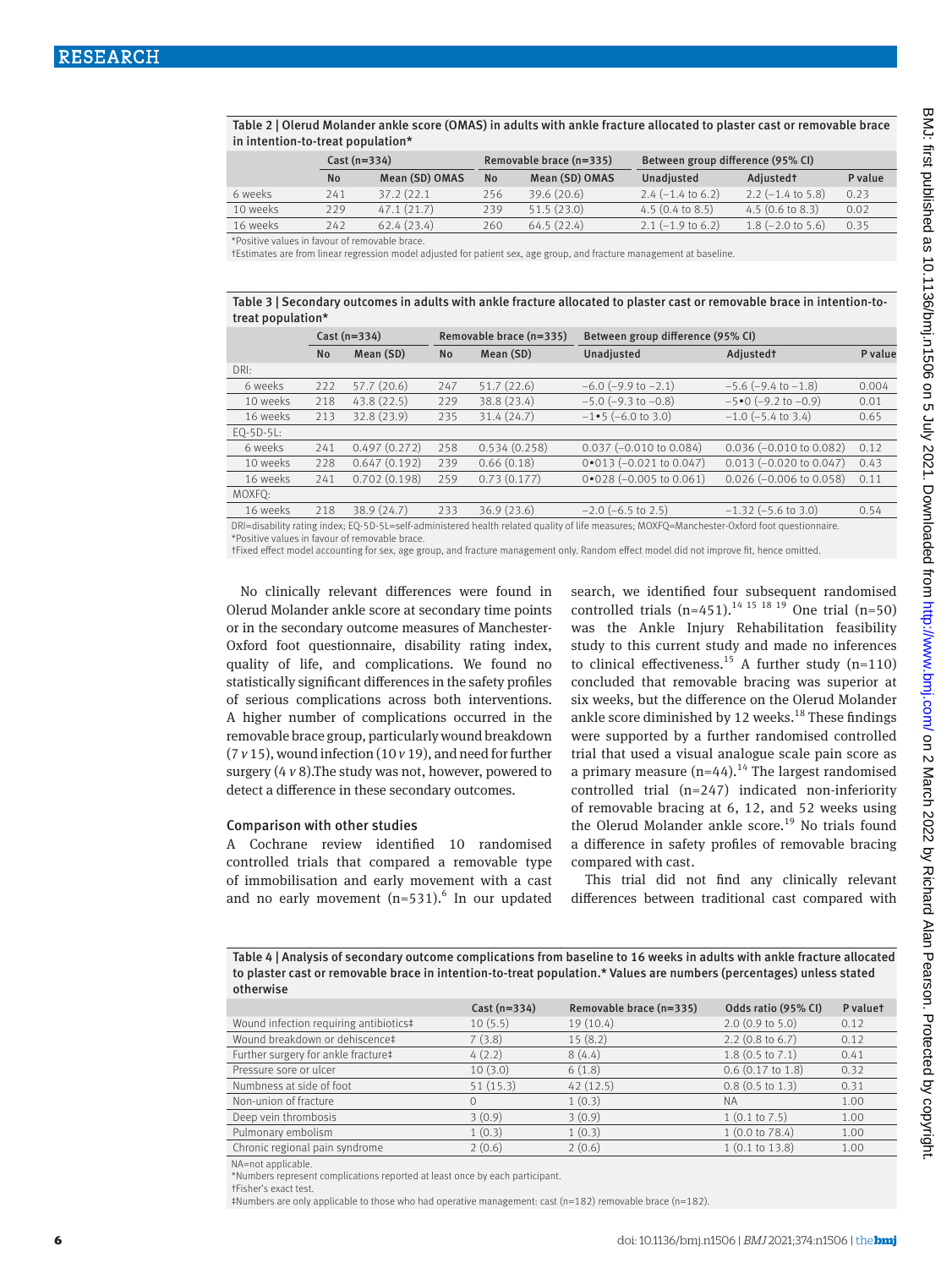removable brace management at any time point, in keeping with previous trials.

#### Strengths and limitations of this study

The current trial, a large scale pragmatic randomised controlled trial, was designed to evaluate the clinical effectiveness of a plaster cast versus removable bracing for the management of ankle fractures in adults. The main limitation of our study was the 25% loss to follow-up; however, the minimum sample size was exceeded by a large margin and our post hoc sensitivity analysis, accounting for missing data, produced similar results to the primary analysis, providing reassurance that the primary analysis was robust. Bias could potentially have been introduced because participants who were lost to follow-up might have been different from those included in the final analysis, although baseline characteristics of the randomised population compared with the analysed population were similar, providing further reassurance.

#### Conclusions and policy implications

This trial provides strong evidence for no statistically significant difference between traditional cast immobilisation and removable bracing for ankle fractures in adults. Future research should consider the importance of later stage rehabilitation after the initial immobilisation phase.

We thank the patients and research support at each site, the patient and public involvement representatives (Richard Grant and Karen Keates), and data monitoring and ethics committee members (Mike Whitehouse, Elaine Nicholls, and Ed Roddy) and trial steering committee members (Dylan Morrissey, Joseph Alsousou and Ben Ollivere) for their contribution throughout the feasibility and main trial.

The AIR trial collaborators are: Jonathan Young and Eamon Ramahandany (University Hospitals Coventry and Warwickshire), Mike Kelly (North Bristol), Nima Heidari (The Royal London Hospital), Richard Jeavons and Rajesh Nanda (North Tees and Hartlepool), Carolyn Chadwick, Chris Blundell, Mark Davies and Howard Davies (Northern General Hospital), Raju Aluwhalia and Ines Reichert (Kings College Hospital), Sultan Qasim (Royal Victoria Informary), Atif Malik (Milon Keynes University Hospital), Jordi Ballester (St Helens and Knowsley Teach Hospital), Verity Currall and Simon Burtt (Luton and Dunstable University Hospital), Sandeep Kapoor (The Rotherham NHS Foundation Trust), Fraser Harrold and Alasdair Macinnes (Ninewells Hospital and Medical School), Harish Karup, Holly Morris, Suranga Giurushihe, Melinda Hav, Abdul Moees, Hemanta Das and Vishal Rajput (United Lincolnshire Hospitals NHS Trust), Aamir Zubairy (East Lancashire Hospitals NHS), Andrew McAndrew (Royal Berkshire Hospital), Rupinderbir Deol (Lister Hospital), Syed Anjum, Togay Koc, Ahmed Abde Azaz, Zine Beech, Mike Dean, Zoe Lin, Jo Round (University Hospital Southampton NHS Foundation Trust) Craig White (South Tees Hospital NHS Foundation Trust), Yadu Shankarappa (Bedfordshire Hospitals NHS Foundation Trust), and Jit Mangwani (Leicester Royal Infirmary).

Contributors: RSK, MLC, MU, and ACR were conceived the study, designed the trial, obtaining grant funding, and managed the trial. RK acquired the data. NP, HP, and AH did the statistical analysis. JM and HN did the health economics analysis. All authors were responsible for the interpretation of the data and for drafting and approving the final submitted manuscript. RSK is the guarantor and accepts full responsibility for the work and the conduct of the study, had access to the data, and controlled the decision to publish. The corresponding author attests that all listed authors meet authorship criteria and that no others meeting the criteria have been omitted.

Funding: This trial was funded by the National Institute for Health Research (NIHR) commencing 1 January 2017, as part of a personal fellowship to RSK (NIHR: CDF-2016-09-009) and supported by

the NIHR Oxford Biomedical Research Centre. The views expressed are those of the authors and not necessarily those of the NIHR or the Department of Health and Social Care. The funders had no role in considering the study design or in the collection, analysis, interpretation of data, writing of the report, or decision to submit the article for publication.

Competing interests: All authors have completed the ICMJE uniform disclosure form at [www.icmje.org/coi\\_disclosure.pdf](http://www.icmje.org/coi_disclosure.pdf) and declare: all authors had financial support from the National Institute for Health Research (NIHR) for the submitted work; no financial relationships with any organisations that might have an interest in the submitted work in the previous three years. RSK is a member of the UK NIHR Health Technology Assessment (HTA) Cost Effectiveness Threshold (CET) board, NIHR Integrated Clinical Academic (ICA) doctoral panel, and chair of the NIHR Research for Patient Benefit (RfPB) board. MLC is a member of the UK NIHR HTA general board and holder of a NIHR senior investigator award. ACR is a member of the NIHR ICA clinical lectureship/senior clinical lectureship panel and holder of a NIHR senior investigator award. RSK, MLC, ACR, NP, HP, and PW have been awarded current and previous NIHR research grants. HP, MU, and RSK are co-investigators on two NIHR funded studies receiving additional support from Stryker. MU is chief investigator or co-investigator on multiple previous and current research grants from the UK NIHR and Arthritis Research UK and is a co-investigator on grants funded by the Australian National Health and Medical Research Council. He is an NIHR senior investigator. He has received travel expenses for speaking at conferences from the professional organisations hosting the conferences. He is a director and shareholder of Clinvivo that provides electronic data collection for health services research. He is part of an academic partnership with Serco, funded by the European Social Fund, related to return to work initiatives. He has accepted honorariums for teaching and lecturing from consortium for advanced research training in Africa. Until March 2020 he was an editor of the NIHR journal series and a member of the NIHR Journal Editors Group, for which he received a fee.

Ethical approval: This study was approved by the National Research Ethic Committee on 4 July 2017 (17/WM/0239), with each trial site granting individual NHS trust approval before recruitment at each site. This study was prospectively registered on 24 July 2017.

Data sharing: Trial data are not publicly available but access to the anonymised dataset can be obtained from the corresponding author on reasonable request.

The manuscript's guarantor (RSK) affirms that the manuscript is an honest, accurate, and transparent account of the study being reported; that no important aspects of the study have been omitted; and that any discrepancies from the study as originally planned have been explained.

Dissemination to participants and related patient and public communities: A lay summary of the results of the study will be made available to research participants on the trial website.

Provenance and peer review: Not commissioned; externally peer reviewed.

This is an Open Access article distributed in accordance with the terms of the Creative Commons Attribution (CC BY 4.0) license, which permits others to distribute, remix, adapt and build upon this work, for commercial use, provided the original work is properly cited. See: <http://creativecommons.org/licenses/by/4.0/>.

- 1 Court-Brown CM, Caesar B. Epidemiology of adult fractures: A review. *Injury* 2006;37:691-7. doi:10.1016/j.injury.2006.04.130
- 2 Kannus P, Palvanen M, Niemi S, Parkkari J, Järvinen M. Increasing number and incidence of low-trauma ankle fractures in elderly people: Finnish statistics during 1970-2000 and projections for the future. *Bone* 2002;31:430-3. doi:10.1016/S8756- 3282(02)00832-3
- 3 Murray AM, McDonald SE, Archbold P, Crealey GE. Cost description of inpatient treatment for ankle fracture. *Injury* 2011;42:1226-9. doi:10.1016/j.injury.2010.08.023
- 4 McPhail SM, Dunstan J, Canning J, Haines TP. Life impact of ankle fractures: qualitative analysis of patient and clinician experiences. *BMC Musculoskelet Disord* 2012;13:224. doi:10.1186/1471-2474- 13-224
- 5 McKeown R, Kearney RS, Liew ZH, Ellard DR. Patient experiences of an ankle fracture and the most important factors in their recovery: a qualitative interview study. *BMJ Open* 2020;10:e033539. doi:10.1136/bmjopen-2019-033539
- Lin CW, Donkers NA, Refshauge KM, Beckenkamp PR, Khera K, Moseley AM. Rehabilitation for ankle fractures in adults. *Cochrane Database Syst Rev* 2012;11:CD005595.